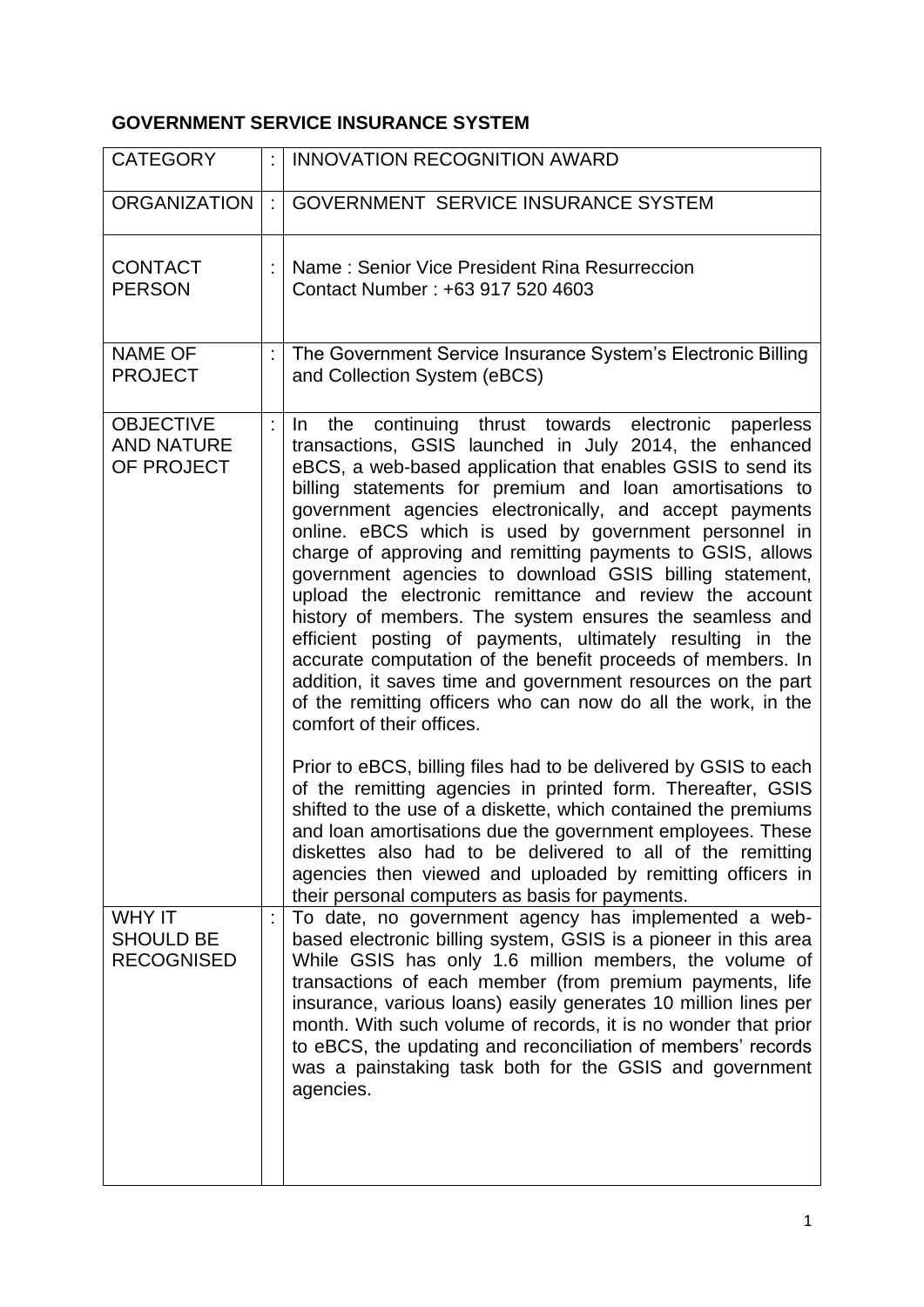| <u>Impact:</u>                                                                                                                                                                                                                                                                                                                                                        |
|-----------------------------------------------------------------------------------------------------------------------------------------------------------------------------------------------------------------------------------------------------------------------------------------------------------------------------------------------------------------------|
|                                                                                                                                                                                                                                                                                                                                                                       |
| The implementation of the eBCS brought substantial benefits<br>to both the GSIS, the Remitting Agencies and its members:                                                                                                                                                                                                                                              |
| 1. Reduced costs. GSIS saved almost Php13Million (in 2013<br>alone) due to reduced costs in postage as well as<br>computer and office supplies; computer time; manpower<br>costs and courier expenses as files are transferred to and<br>from the GSIS electronically at almost no cost.                                                                              |
| 2. Improved posting and collection efficiency. As a result of<br>correct members' data generated by the eBCS, collection<br>and posting efficiency for premiums and loan repayments<br>improved from 83% in 2010 to 96.5% by end-2015.                                                                                                                                |
| The volume of inaccurate accounts of remitting agencies<br>and their members also continue to reflect a downward<br>trend as payments from remitting agencies not posted and<br>distributed declined from a high of Php30 billion (USD640<br>million - Php1:USD46.84) in 2010 to Php2.7 billion<br>(USD57.6 million) by end of 2015.                                  |
| 3. Receipt of correct amounts of claims and benefits. eBCS<br>contributed to the efficient posting of payments and<br>cleansing of database which resulted in the increase of<br>claims and benefits paid that reached nearly Php86<br>billion(USD1.8 billion- Php1:USD46.84) in 2015, an 87%<br>increase over the Php46 billion (USD982.1 million) level in<br>2010. |
| Shortened Processing and Payment Turn-around Time.<br>4.<br>Processing and Payment turn-around time has been<br>significantly shortened from 19 days, report generation of<br>more than 30 days, and undetermined man-hour, on<br>member's inquiry into a transaction that can be done,<br>outright, online, 24/7.                                                    |
| Agencies are also paying in advance and no longer waiting<br>for the grace period before the 10th day of the following<br>month in remitting payments. The advanced payment by<br>agencies provides increased liquidity on the part of GSIS<br>for investment which allows the grant of increased claims<br>and benefits to members and pensioners.                   |
| 5. Improved Productivity. With eBCS in place, both GSIS and<br>remitting agencies can now re-channel their manpower and<br>resources for service efficiency. Further, the incidence of<br>delayed receipt of billing files, posting of agency payments                                                                                                                |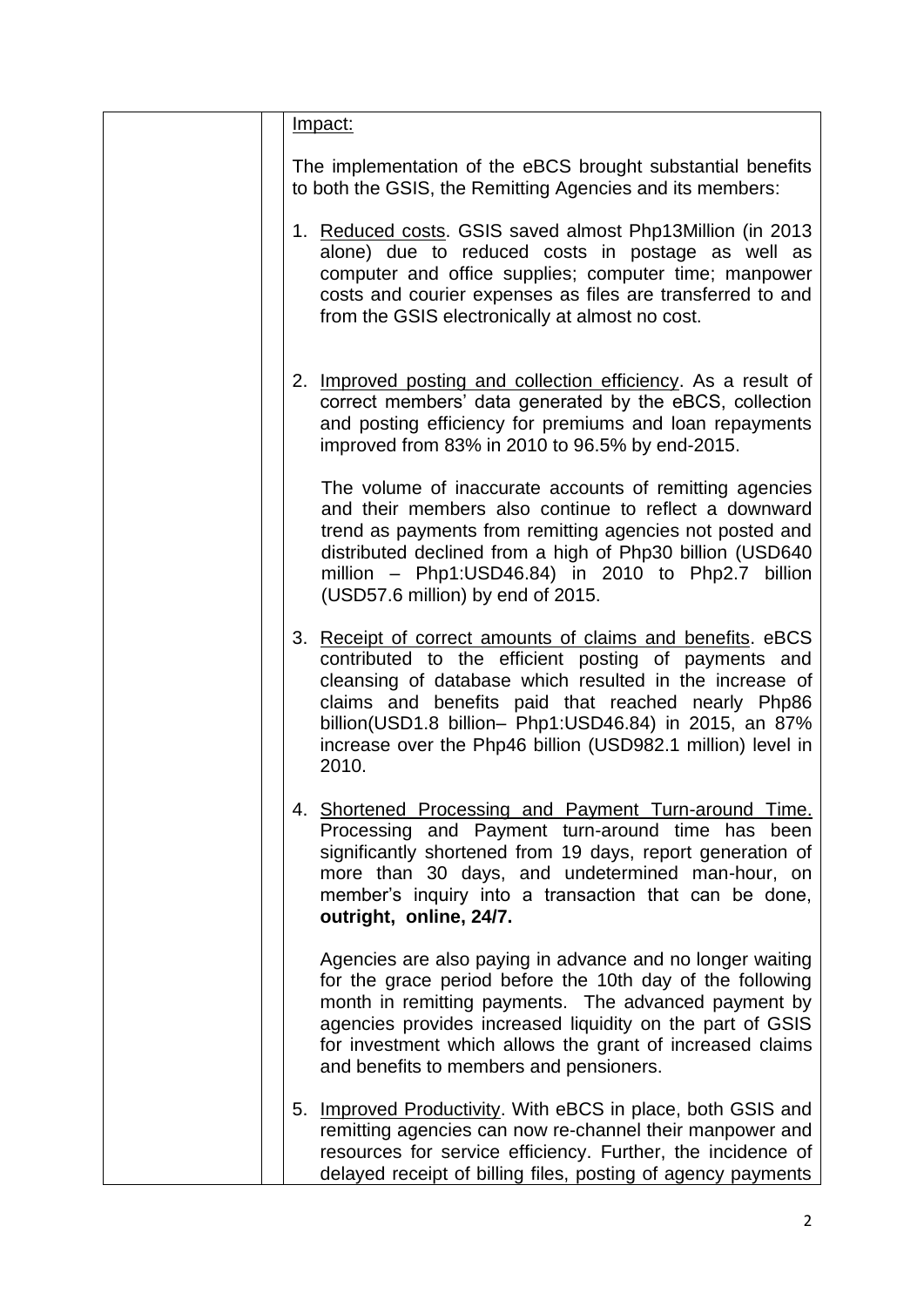|                                                         | and dishonoured checks are completely avoided.                                                                                                                                                                                                                                                                                                                                                                                                                                                                      |
|---------------------------------------------------------|---------------------------------------------------------------------------------------------------------------------------------------------------------------------------------------------------------------------------------------------------------------------------------------------------------------------------------------------------------------------------------------------------------------------------------------------------------------------------------------------------------------------|
|                                                         | eBCS<br>6. Actuarial solvency and sustainability of the Fund.<br>has contributed to longer fund life, which was 2049 (or 35<br>years) in 2015 from 2042 (or 32 years) in 2010.<br>eBCs<br>plays a pivotal role in maintaining the actuarial solvency<br>and sustainability of the pension fund. This role need not be<br>underscored considering that the lifeblood of any insurance<br>company, for that matter are PREMIUMS, the correct and<br>timely receipt of which is the foremost objective of the<br>eBCS. |
| <b>SUMMARY OF</b><br>THE PROJECT                        | Launched in July 2014, the enhanced eBCS provides the<br>following features:                                                                                                                                                                                                                                                                                                                                                                                                                                        |
| *The summary<br>should not be<br>more than 300<br>words | 1. Automated. It enables remitting officers to download billing<br>files and upload remittance files of their employees'<br>premium and loan amortisations through the web. They do<br>not have to wait for the receipt of an Exception Report to<br>determine variances between billing and posting from the<br>GSIS after two months, as they can already correct the<br>errors prior to payment.                                                                                                                 |
|                                                         | 2. Streamlined process. Billing files can be downloaded<br>immediately upon receipt of email notification resulting in<br>shorter waiting time. With this streamlined and efficient<br>process and the timely receipt of billing, coupled with<br>prompt remittance of agency payments as well as updated<br>records, members are assured of updated records resulting<br>in accurate computation of their claims and benefits                                                                                      |
|                                                         | 3. Easier, faster and convenient. Email notifications are sent<br>to Remitting Officers informing them of the availability of<br>their billing files every 1st and 15th day of the due month,<br>after every successful downloading, uploading or re-<br>uploading of ERF.                                                                                                                                                                                                                                          |
|                                                         | 4. Interactive. eBCS can also generate exception reports,<br>billing and remittance files down to the last twelve months.                                                                                                                                                                                                                                                                                                                                                                                           |
|                                                         | 5. Secured. Only Authorised Agency Remitting officers are<br>allowed to access and download their own agency's billing<br>and remitting files.                                                                                                                                                                                                                                                                                                                                                                      |
|                                                         |                                                                                                                                                                                                                                                                                                                                                                                                                                                                                                                     |
|                                                         |                                                                                                                                                                                                                                                                                                                                                                                                                                                                                                                     |